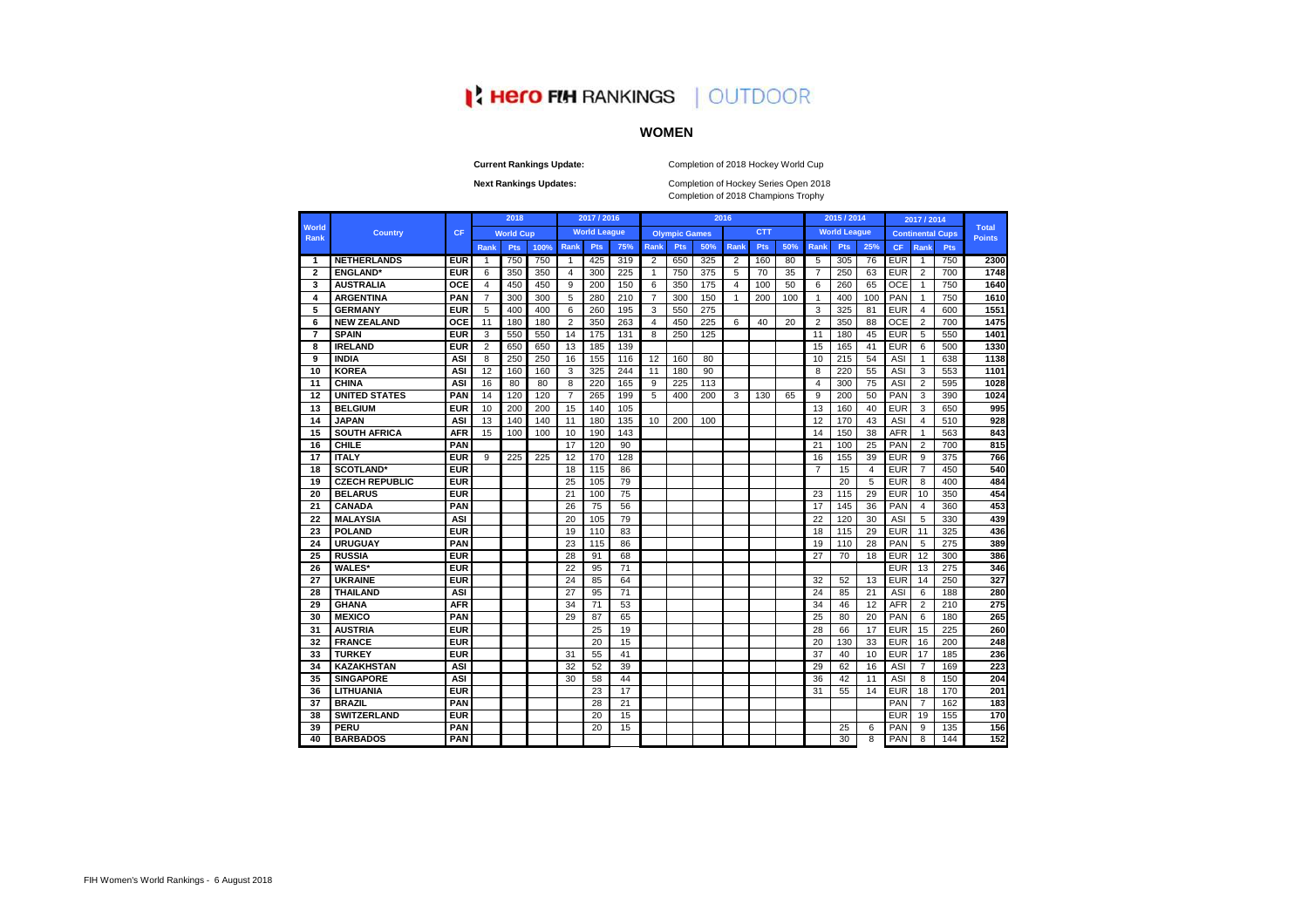| 41 | <b>KENYA</b>                 | <b>AFR</b> |  |    | 25 | 19 |  |  |  | 35 | 53              | 13 | <b>AFR</b> | 3              | 117 | 145 |
|----|------------------------------|------------|--|----|----|----|--|--|--|----|-----------------|----|------------|----------------|-----|-----|
| 42 | <b>CROATIA</b>               | <b>EUR</b> |  |    |    |    |  |  |  |    |                 |    | <b>EUR</b> | 20             | 140 | 140 |
| 43 | <b>AZERBAIJAN</b>            | <b>EUR</b> |  |    |    |    |  |  |  | 38 | 35              | 9  | <b>EUR</b> | 21             | 125 | 134 |
| 44 | <b>HONG KONG CHINA</b>       | <b>ASI</b> |  | 35 | 44 | 33 |  |  |  |    | 25              | 6  | <b>ASI</b> | 9              | 90  | 129 |
| 45 | <b>NIGERIA</b>               | <b>AFR</b> |  |    | 20 | 15 |  |  |  |    |                 |    | <b>AFR</b> | $\overline{4}$ | 108 | 123 |
| 46 | <b>TRINIDAD &amp; TOBAGO</b> | <b>PAN</b> |  | 33 | 49 | 37 |  |  |  | 30 | 83              | 21 | <b>PAN</b> | 14             | 63  | 120 |
| 47 | <b>SLOVENIA</b>              | <b>EUR</b> |  |    |    |    |  |  |  |    |                 |    | <b>EUR</b> | 22             | 110 | 110 |
| 48 | <b>SRI LANKA</b>             | <b>ASI</b> |  |    | 30 | 23 |  |  |  |    | 30              | 8  | <b>ASI</b> | 12             | 72  | 102 |
| 49 | <b>PUERTO RICO</b>           | <b>PAN</b> |  |    |    |    |  |  |  |    | 23              | 6  | PAN        | 10             | 88  | 93  |
| 50 | <b>DOMINICAN REPUBLIC</b>    | <b>PAN</b> |  |    |    |    |  |  |  | 33 | 49              | 12 | <b>PAN</b> | 12             | 75  | 87  |
| 51 | <b>SAMOA</b>                 | <b>OCE</b> |  |    |    |    |  |  |  |    | 20              | 5  | <b>OCE</b> | 3              | 81  | 86  |
| 52 | <b>PAPUA NEW GUINEA</b>      | <b>OCE</b> |  |    | 30 | 23 |  |  |  |    | 30              | 8  | <b>OCE</b> | 4              | 54  | 84  |
| 53 | <b>CHINESE TAIPEI</b>        | <b>ASI</b> |  |    |    |    |  |  |  |    |                 |    | <b>ASI</b> | 10             | 84  | 84  |
| 54 | <b>PANAMA</b>                | <b>PAN</b> |  |    |    |    |  |  |  |    |                 |    | PAN        | 11             | 81  | 81  |
| 55 | <b>PAKISTAN</b>              | <b>ASI</b> |  |    |    |    |  |  |  |    |                 |    | <b>ASI</b> | 11             | 78  | 78  |
| 56 | <b>EGYPT</b>                 | <b>AFR</b> |  |    |    |    |  |  |  |    |                 |    | <b>AFR</b> | 5              | 77  | 77  |
| 57 | <b>CAMBODIA</b>              | <b>ASI</b> |  |    | 22 | 17 |  |  |  |    |                 |    | <b>ASI</b> | 14             | 60  | 77  |
| 58 | <b>PARAGUAY</b>              | <b>PAN</b> |  |    | 27 | 20 |  |  |  |    |                 |    | PAN        | 15             | 56  | 77  |
| 59 | <b>FIJI</b>                  | <b>OCE</b> |  |    | 20 | 15 |  |  |  |    | 20              | 5  | <b>OCE</b> | 5              | 50  | 70  |
| 60 | <b>NAMIBIA</b>               | <b>AFR</b> |  |    |    |    |  |  |  |    |                 |    | <b>AFR</b> | 6              | 70  | 70  |
| 61 | <b>CUBA</b>                  | <b>PAN</b> |  |    |    |    |  |  |  |    |                 |    | PAN        | 13             | 69  | 69  |
| 62 | <b>UZBEKISTAN</b>            | <b>ASI</b> |  |    |    |    |  |  |  |    |                 |    | <b>ASI</b> | 13             | 66  | 66  |
| 63 | <b>SOLOMON ISLANDS</b>       | <b>OCE</b> |  |    | 25 | 19 |  |  |  |    |                 |    | <b>OCE</b> | 6              | 38  | 56  |
| 64 | <b>INDONESIA</b>             | <b>ASI</b> |  |    |    |    |  |  |  |    |                 |    | <b>ASI</b> | 15             | 54  | 54  |
| 65 | <b>TONGA</b>                 | <b>OCE</b> |  |    | 20 | 15 |  |  |  |    |                 |    | <b>OCE</b> | $\overline{7}$ | 34  | 49  |
| 66 | <b>TANZANIA</b>              | <b>AFR</b> |  |    |    |    |  |  |  |    | 20              | 5  | <b>AFR</b> | 8              | 28  | 33  |
| 67 | <b>JAMAICA</b>               | <b>PAN</b> |  |    |    |    |  |  |  |    | 22              | 6  | PAN        | 17             | 27  | 32  |
| 68 | <b>ZIMBABWE</b>              | <b>AFR</b> |  |    |    |    |  |  |  |    |                 |    | <b>AFR</b> | $\overline{7}$ | 32  | 32  |
| 69 | <b>GUYANA</b>                | <b>PAN</b> |  |    |    |    |  |  |  |    |                 |    | <b>PAN</b> | 16             | 29  | 29  |
| 70 | <b>BERMUDA</b>               | <b>PAN</b> |  |    |    |    |  |  |  |    |                 |    | PAN        | 18             | 25  | 25  |
| 71 | <b>VENEZUELA</b>             | <b>PAN</b> |  |    |    |    |  |  |  |    |                 |    | PAN        | 19             | 22  | 22  |
| 72 | <b>GUATEMALA</b>             | <b>PAN</b> |  |    | 20 | 15 |  |  |  |    | 20              | 5  | PAN        |                |     | 20  |
| 73 | <b>BRUNEI</b>                | <b>ASI</b> |  |    | 23 | 17 |  |  |  |    |                 |    | <b>ASI</b> |                |     | 17  |
| 74 | <b>VANUATU</b>               | <b>OCE</b> |  |    |    |    |  |  |  |    | 25              | 6  | <b>OCE</b> |                |     | 6   |
| 75 | <b>MYANMAR</b>               | <b>ASI</b> |  |    |    |    |  |  |  |    | $\overline{20}$ | 5  | <b>ASI</b> |                |     | 5   |
|    |                              |            |  |    |    |    |  |  |  |    |                 |    |            |                |     |     |

Where teams have the same total of WR points, ranking is determined by the highest placement at the most recent FIH or continental event

Notes

\*

Points for Great Britain shared by England, Scotland, Wales proportionally based upon the number of matches played by players from each nation in Great Britain team.

From 2014 teams which win a Qualifying World League Tournament receive a bonus of 25 points

Kenya deducted 16 points for their late arrival at World League Round 2, February 2015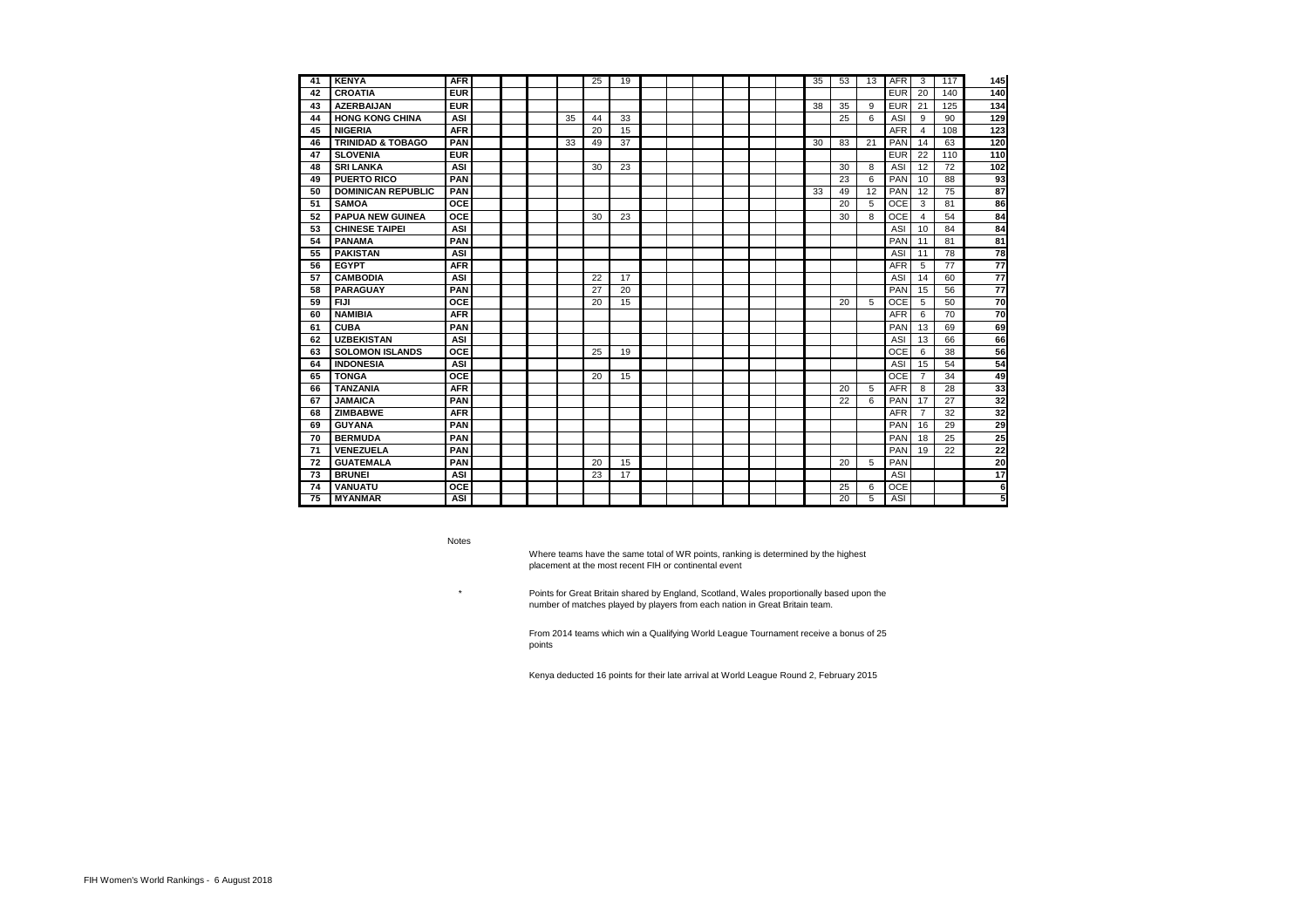|            |            |            | 2017                          |      |            | 2015                          |     |                  |            |            |      | 2017            |         |      | 2016                          |     |            | 2014               |     |                |
|------------|------------|------------|-------------------------------|------|------------|-------------------------------|-----|------------------|------------|------------|------|-----------------|---------|------|-------------------------------|-----|------------|--------------------|-----|----------------|
| CF Ranking | Country    |            | <b>Africa Cup for Nations</b> |      |            | <b>Africa Cup for Nations</b> |     | <b>Total Pts</b> | CF Ranking | Country    |      | <b>Asia Cup</b> |         |      | <b>Asian Champions Trophy</b> |     |            | <b>Asian Games</b> |     | <b>Total P</b> |
|            |            | Rank       | P <sub>ts</sub>               | 100% | Rank       | <b>Pts</b>                    | 50% |                  |            |            | Rank |                 | $100\%$ | Rank | ະເວ.                          | 75% | Rank       | <b>Pts</b>         | 25% |                |
|            | <b>RSA</b> |            | 563                           | 563  |            | 563                           | 281 | 844              |            | <b>IND</b> |      | 638             | 638     |      | 638                           | 478 |            | 553                | 138 | 1254           |
|            | GHA        |            | 210                           | 210  |            | 210                           | 105 | 315              |            | <b>CHN</b> |      | 595             | 595     |      | 595                           | 446 |            | 595                | 149 | <b>1190</b>    |
|            | <b>KEN</b> |            | 108                           | 108  |            | 117                           | 59  | 167              |            | <b>KOR</b> |      | 553             | 553     |      | 510                           | 383 |            | 638                | 159 | 1094           |
|            | <b>NGR</b> |            | 117                           | 117  |            | 70                            | 35  | 152              |            | <b>JPN</b> |      | 510             | 510     |      | 553                           | 414 |            | 510                | 128 | 1052           |
|            | EGY        |            | 77                            | 77   | <b>DNP</b> |                               |     | $\rightarrow$    |            | <b>MAS</b> |      | 330             | 330     |      | 330                           | 248 |            | 330                | 83  | 660            |
|            | <b>NAM</b> | <b>DNP</b> |                               |      |            | 108                           | ~   | 54               |            | <b>THA</b> |      | 188             | 188     |      |                               |     |            | 169                |     | 230            |
|            | ZIM        | <b>DNP</b> |                               |      |            | 77                            | 39  | 39               |            | KAZ        |      | 169             | 169     |      |                               |     |            | 188                |     | 216            |
|            | <b>TAN</b> | <b>DNP</b> |                               |      |            | າາ                            | 10  | 16               |            | SIN        |      | 150             | 150     |      |                               |     | <b>DNP</b> |                    |     | 150            |

|                |                |                | 2017            |      |                | 2016                          |     |            | 2014               |     |                  |
|----------------|----------------|----------------|-----------------|------|----------------|-------------------------------|-----|------------|--------------------|-----|------------------|
| anking?        | <b>Country</b> |                | <b>Asia Cup</b> |      |                | <b>Asian Champions Trophy</b> |     |            | <b>Asian Games</b> |     | <b>Total Pts</b> |
|                |                | Rank           | <b>Pts</b>      | 100% | Rank           | <b>Pts</b>                    | 75% | Rank       | <b>Pts</b>         | 25% |                  |
|                | <b>IND</b>     |                | 638             | 638  | 1              | 638                           | 478 | 3          | 553                | 138 | 1254             |
| 2              | <b>CHN</b>     | 2              | 595             | 595  | $\overline{2}$ | 595                           | 446 | 2          | 595                | 149 | 1190             |
| 3              | <b>KOR</b>     | 3              | 553             | 553  | 4              | 510                           | 383 |            | 638                | 159 | 1094             |
| 4              | <b>JPN</b>     | 4              | 510             | 510  | 3              | 553                           | 414 | 4          | 510                | 128 | 1052             |
| 5              | <b>MAS</b>     | 5              | 330             | 330  | 5              | 330                           | 248 | 5          | 330                | 83  | 660              |
| 6              | <b>THA</b>     | 6              | 188             | 188  |                |                               |     | 7          | 169                | 42  | 230              |
| $\overline{7}$ | KAZ            | $\overline{7}$ | 169             | 169  |                |                               |     | 6          | 188                | 47  | 216              |
| 8              | <b>SIN</b>     | 8              | 150             | 150  |                |                               |     | <b>DNP</b> |                    |     | 150              |
| 9              | <b>HKG</b>     | 11             | 78              | 78   |                |                               |     | 8          | 150                | 38  | 116              |
| 10             | <b>TPE</b>     | 9              | 90              | 90   |                |                               |     | 9          | 90                 | 23  | 113              |
| 11             | <b>PAK</b>     | 10             | 84              | 84   |                |                               |     | <b>DNP</b> |                    |     | 84               |
| 12             | <b>SRI</b>     | 12             | 72              | 72   |                |                               |     | <b>DNP</b> |                    |     | 72               |
| 13             | <b>UZB</b>     | 13             | 66              | 66   |                |                               |     | <b>DNP</b> |                    |     | 66               |
| 14             | CAM            | 14             | 60              | 60   |                |                               |     | <b>DNP</b> |                    |     | 60               |
| 15             | <b>INA</b>     | 15             | 54              | 54   |                |                               |     | <b>DNP</b> |                    |     | 54               |

|      | 2017                                 |     |      | 2015                                 |     |                  |                   |                |      | 2017            |         |            | 2015        |     |                  |
|------|--------------------------------------|-----|------|--------------------------------------|-----|------------------|-------------------|----------------|------|-----------------|---------|------------|-------------|-----|------------------|
|      | <b>European Nations Championship</b> |     |      | <b>European Nations Championship</b> |     | <b>Total Pts</b> | <b>CF Ranking</b> | <b>Country</b> |      | Oceania Cup     |         |            | Oceania Cup |     | <b>Total Pts</b> |
| Rank | ⊏ເວ                                  | 00% | Rank | Pts                                  | 50% |                  |                   |                | Rank | P <sub>ts</sub> | $100\%$ | Rank       | Pts/        | 50% |                  |
|      | 750                                  | 750 |      | 700                                  | 350 | 1100             |                   | AUS            |      | 750             | 750     |            | 750         | 375 | 1125             |
| ა    | 650                                  | 650 |      | 750                                  | 375 | 1025             |                   | <b>NZL</b>     |      | 700             | 700     |            | 700         | 350 | 1050             |
|      | 700                                  | 700 |      | 550                                  | 275 | 975              |                   | <b>SAM</b>     |      | 50              | 50      |            | 81          | 4   | 90               |
|      | 600                                  | 600 |      | 650                                  | 325 | 925              |                   | <b>PNG</b>     |      | 81              | 81      | <b>DNP</b> |             |     | 81               |
| ີ    | 550                                  | 550 |      | 600                                  | 300 | 850              |                   | Flo            |      | 54              | 54      | <b>DNP</b> |             |     | 54               |
| 6    | 500                                  | 500 |      | 375                                  | 188 | 688              |                   | SOL            |      | 38              | 38      | <b>DNP</b> |             |     | 38               |
| 8    | 400                                  | 400 |      | 500                                  | 250 | 650              |                   | <b>TGA</b>     |      | 34              | 34      | <b>DNP</b> |             |     | 34               |

|                   |            |                | 2017                                 |      |                          | 2015                                 |     |                  |                   |            |                          | 2017                    |      |                 | 2015                                          |     |                |
|-------------------|------------|----------------|--------------------------------------|------|--------------------------|--------------------------------------|-----|------------------|-------------------|------------|--------------------------|-------------------------|------|-----------------|-----------------------------------------------|-----|----------------|
| <b>CF Ranking</b> | Country    |                | <b>European Nations Championship</b> |      |                          | <b>European Nations Championship</b> |     | <b>Total Pts</b> | <b>CF Ranking</b> | Country    |                          | <b>Oceania Cup</b>      |      |                 | Oceania Cup                                   |     | <b>Total P</b> |
|                   |            | Rank           | <b>Pts</b>                           | 100% | Rank                     | Pts                                  | 50% |                  |                   |            | Rank                     | <b>Pts</b>              | 100% | Rank            | <b>Pts</b>                                    | 50% |                |
|                   | <b>NED</b> |                | 750                                  | 750  | $\overline{2}$           | 700                                  | 350 | 1100             |                   | <b>AUS</b> |                          | 750                     | 750  |                 | 750                                           | 375 |                |
| 2                 | <b>ENG</b> | 3              | 650                                  | 650  |                          | 750                                  | 375 | 1025             | $\overline{2}$    | <b>NZL</b> | $\overline{2}$           | 700                     | 700  | 2               | 700                                           | 350 |                |
| 3                 | <b>BEL</b> | 2              | 700                                  | 700  | 5                        | 550                                  | 275 | 975              | 3                 | <b>SAM</b> | 5                        | 50                      | 50   | 3               | 81                                            | 41  |                |
| 4                 | <b>GER</b> | $\overline{4}$ | 600                                  | 600  | 3                        | 650                                  | 325 | 925              |                   | <b>PNG</b> | 3                        | 81                      | 81   | <b>DNP</b>      |                                               |     |                |
| 5                 | <b>ESP</b> | 5              | 550                                  | 550  | $\overline{4}$           | 600                                  | 300 | 850              | 5                 | <b>FIJ</b> | 4                        | 54                      | 54   | <b>DNP</b>      |                                               |     |                |
| 6                 | <b>IRL</b> | 6              | 500                                  | 500  | 9                        | 375                                  | 188 | 688              | 6                 | SOL        | 6                        | 38                      | 38   | <b>DNP</b>      |                                               |     |                |
| $\overline{7}$    | <b>SCO</b> | 8              | 400                                  | 400  | 6                        | 500                                  | 250 | 650              |                   | <b>TGA</b> | $\overline{\phantom{a}}$ | 34                      | 34   | <b>DNP</b>      |                                               |     |                |
| 8                 | <b>CZE</b> | $\overline{7}$ | 450                                  | 450  | 10                       | 350                                  | 175 | 625              |                   |            |                          |                         |      |                 |                                               |     |                |
| 9                 | <b>ITA</b> | 11             | 325                                  | 325  | $\overline{\phantom{a}}$ | 450                                  | 225 | 550              |                   |            |                          |                         |      |                 | <b>PAN AMERICAN HOCKEY FEDERATION (WOMEN)</b> |     |                |
| 10                | <b>BLR</b> | 9              | 375                                  | 375  | 11                       | 325                                  | 163 | 538              |                   |            |                          |                         |      |                 |                                               |     |                |
| 11                | POL        | 13             | 275                                  | 275  | 8                        | 400                                  | 200 | 475              |                   |            |                          | 2017                    |      |                 | 2015                                          |     |                |
| 12                | <b>RUS</b> | 10             | 350                                  | 350  | 17                       | 185                                  | 93  | 443              | <b>CF Ranking</b> | Country    |                          | <b>Pan American Cup</b> |      |                 | <b>Pan American Games</b>                     |     |                |
| 13                | <b>WAL</b> | 12             | 300                                  | 300  | $\overline{13}$          | 275                                  | 138 | 438              |                   |            | Rank                     | <b>Pts</b>              | 100% | Rank            | <b>Pts</b>                                    | 50% |                |
| 14                | <b>UKR</b> | 14             | 250                                  | 250  | 16                       | 200                                  | 100 | 350              |                   | <b>ARG</b> |                          | 750                     | 750  | $\overline{2}$  | 700                                           | 350 |                |
| 15                | <b>AUT</b> | 15             | 225                                  | 225  | 15                       | 225                                  | 113 | 338              | $\overline{2}$    | CHI        | $\overline{2}$           | 700                     | 700  |                 | 360                                           | 180 |                |
| 16                | <b>FRA</b> | 16             | 200                                  | 200  | 14                       | 250                                  | 125 | 325              | 3                 | <b>USA</b> | 3                        | 390                     | 390  |                 | 750                                           | 375 |                |
| 17                | <b>TUR</b> | 17             | 185                                  | 185  | 19                       | 155                                  | 78  | 263              |                   | CAN        | 4                        | 360                     | 360  | 3               | 390                                           | 195 |                |
| 18                | LTU        | 19             | 155                                  | 155  | 18                       | 170                                  | 85  | 240              | 5                 | <b>URU</b> | 5                        | 275                     | 275  | 5               | 275                                           | 138 |                |
| 19                | SUI        | 18             | 170                                  | 170  | 21                       | 110                                  | 55  | 225              | 6                 | <b>MEX</b> | 6                        | 180                     | 180  | 6               | 180                                           | 90  |                |
| 20                | <b>CRO</b> | 20             | 140                                  | 140  | 20                       | 125                                  | 63  | 203              |                   | <b>BRA</b> | $\overline{\phantom{a}}$ | 162                     | 162  | 10 <sup>°</sup> | 88                                            | 44  |                |
| 21                | <b>AZE</b> | <b>DNP</b>     |                                      |      | $12 \overline{ }$        | 300                                  | 150 | 150              | 8                 | <b>BAR</b> | 8                        | 144                     | 144  | 11              | 81                                            | 41  |                |
|                   |            |                |                                      |      |                          |                                      |     |                  |                   |            |                          |                         |      |                 |                                               |     |                |

\* Where points are equal for 4-year cycle, team with most recent best result at CF Championships or FIH Global Event is ranked higher.

#### *IMPORTANT NOTE*

### **CONTINENTAL RANKINGS - WOMEN** *NOVEMBER 2017*

*NOTE: The ranking points allocated to each country are to establish Continental Ranking ONLY. Separate points are then allocated to each country based upon the weightings fixed for each CF* 

|                   |                |                | 2017                    |      |                | 2015                      |     |                  |
|-------------------|----------------|----------------|-------------------------|------|----------------|---------------------------|-----|------------------|
| <b>CF Ranking</b> | <b>Country</b> |                | <b>Pan American Cup</b> |      |                | <b>Pan American Games</b> |     | <b>Total Pts</b> |
|                   |                | Rank           | <b>Pts</b>              | 100% | Rank           | <b>Pts</b>                | 50% |                  |
| 1                 | <b>ARG</b>     | 1              | 750                     | 750  | 2              | 700                       | 350 | 1100             |
| 2                 | <b>CHI</b>     | $\overline{2}$ | 700                     | 700  | 4              | 360                       | 180 | 880              |
| 3                 | <b>USA</b>     | 3              | 390                     | 390  | 1              | 750                       | 375 | 765              |
| 4                 | <b>CAN</b>     | 4              | 360                     | 360  | 3              | 390                       | 195 | 555              |
| 5                 | <b>URU</b>     | 5              | 275                     | 275  | 5              | 275                       | 138 | 413              |
| 6                 | <b>MEX</b>     | 6              | 180                     | 180  | 6              | 180                       | 90  | 270              |
| $\overline{7}$    | <b>BRA</b>     | $\overline{7}$ | 162                     | 162  | 10             | 88                        | 44  | 206              |
| 8                 | <b>BAR</b>     | 8              | 144                     | 144  | 11             | 81                        | 41  | 185              |
| 9                 | <b>PER</b>     | 9              | 135                     | 135  | <b>DNP</b>     |                           |     | 135              |
| 10                | <b>PUR</b>     | 10             | 88                      | 88   | <b>DNP</b>     |                           |     | 88               |
| 11                | PAN*           | 11             | 81                      | 81   | <b>DNP</b>     |                           |     | 81               |
| 12                | DOM*           | <b>DNP</b>     |                         |      | $\overline{7}$ | 162                       | 81  | 81               |
| 13                | <b>CUB</b>     | <b>DNP</b>     |                         |      | 8              | 144                       | 72  | 72               |
| 14                | TTO            | <b>DNP</b>     |                         |      | 9              | 135                       | 68  | 68               |
| 15                | <b>PAR</b>     | <b>DNP</b>     |                         |      | 12             | 75                        | 38  | 38               |
| 16                | <b>GUY</b>     | <b>DNP</b>     |                         |      | 13             | 69                        | 34  | 34               |
| 17                | JAM            | <b>DNP</b>     |                         |      | 14             | 63                        | 31  | 31               |
| 18                | <b>BER</b>     | <b>DNP</b>     |                         |      | 15             | 56                        | 28  | 28               |
| 19                | <b>VEN</b>     | <b>DNP</b>     |                         |      | 16             | $\overline{29}$           | 15  | 15               |

### **AFRICAN HOCKEY FEDERATION (WOMEN) ASIAN HOCKEY FEDERATION (WOMEN)**

| <b>ASIAN HOCKEY FEDERATION ()</b> |  |
|-----------------------------------|--|
|-----------------------------------|--|

## **OCEANIA HOCKEY FEDERATION (WOMEN)**

### **EUROPEAN HOCKEY FEDERATION (WOMEN)**

# **PAN AMERICAN HOCKEY FEDERATION (WOMEN)**